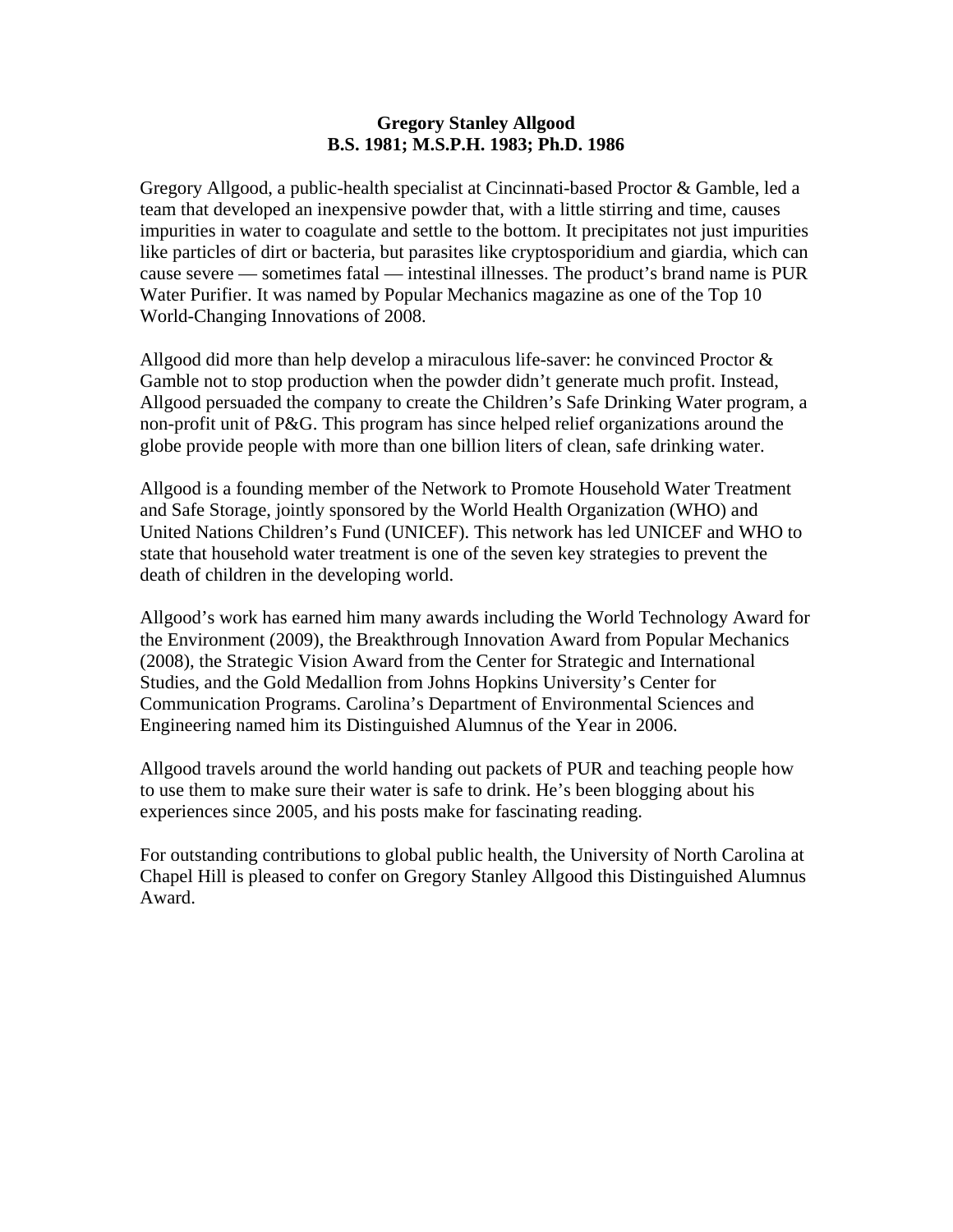## **Mary Marshall Clark B.A. 1975**

Mary Marshall Clark is director of the Columbia Center for Oral History, previously known as the Oral History Research Office at Columbia University. She graduated from Carolina in 1975 with a B.A. in religious studies and psychology and went on to earn two master's degrees from Union Theological Seminary. Over the past decade, she has interviewed dozens of people whose life work changed the world, such as Archbishop Emeritus Desmond Tutu and the late Congresswoman Bella Abzug.

Clark was instrumental in the founding of the International Oral History Association. She was the co-principal investigator, with Peter Bearman, of the September 11, 2001 Oral History Narrative and Memory Project, and directed related projects on the aftermath of September 11th in New York City. She has directed projects on the Carnegie Corporation, the Atlantic Philanthropies, the Council on Foreign Relations, the Japanese Internment on the East Coast, the Apollo Theater and Women in the Visual Arts. She has interviewed lead figures in the media, human rights, women's movements and the arts.

Clark writes on issues of memory, the mass media, trauma, and ethics in oral history. Her current work focuses on the global impact of torture and detention policies at Guantánamo Bay. She is an editor of After the Fall: New Yorkers Remember September 11, 2001 and the Years that Followed, published by The New Press in September, 2011. She is a distinguished lecturer for the Organization of American Historians.

Before beginning her work at Columbia, Clark was involved with the New York Times History Project, an effort to compile oral histories of Times employees. She has been president of the United States Oral History Association (2001–2002) and has served on the Executive Council of the International Oral History Association. Clark has lectured and delivered seminars at Columbia University's Teachers College, Barnard College, Sarah Lawrence College, the City University of New York and many other institutions. In addition, she has lectured in Brazil and the Netherlands on topics related to oral history and memory.

For outstanding contributions to the field of oral history, the University of North Carolina at Chapel Hill is pleased to confer on Mary Marshall Clark this Distinguished Alumna Award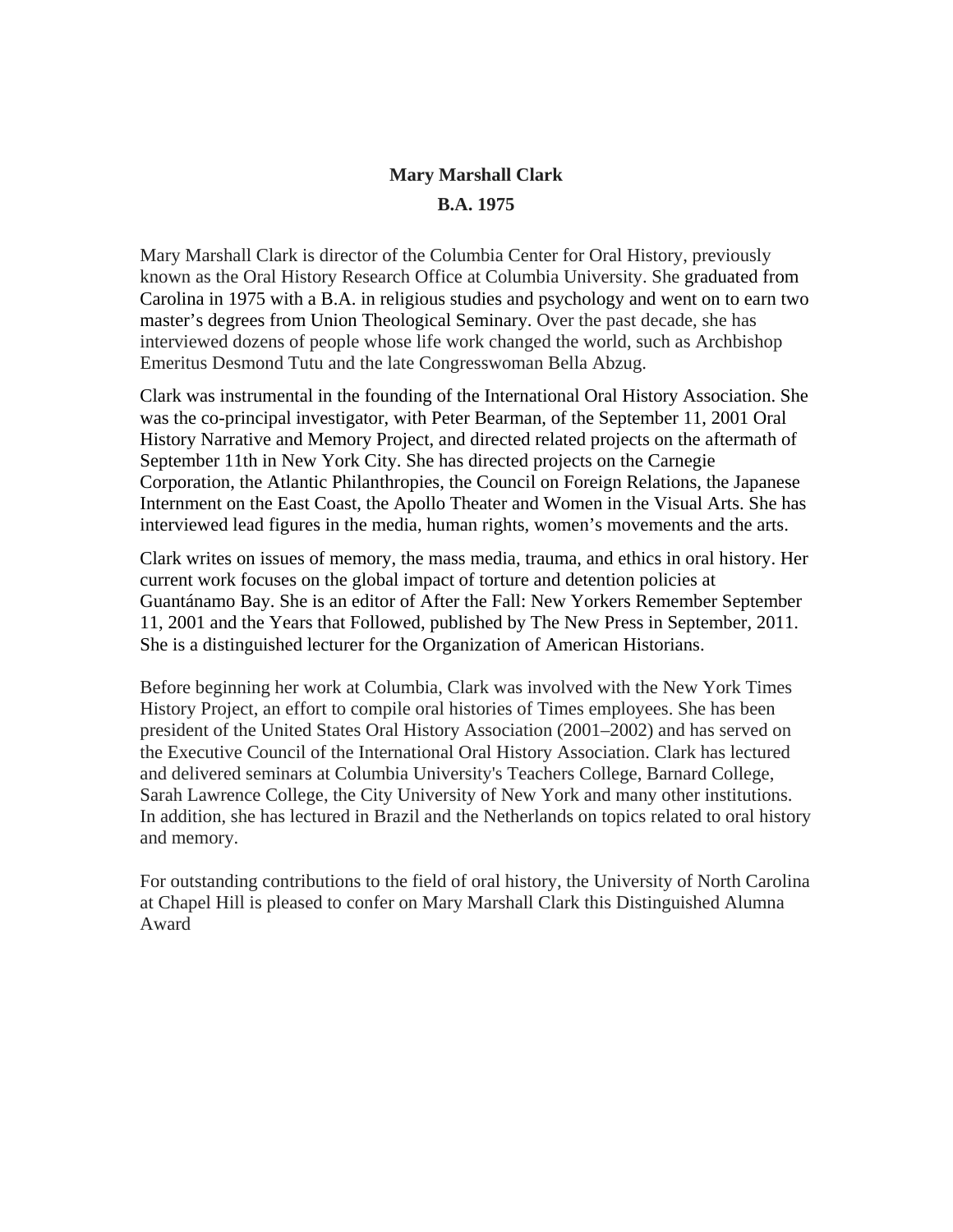## **Deborah Parham Hopson M.S.P.H. 1979; Ph.D. 1990**

As associate administrator for the U.S. Department of Health and Human Services' Health Resources and Services Administration's (HRSA's) HIV/AIDS Bureau (HAB), Parham Hopson is responsible for managing the Ryan White HIV/AIDS Treatment Extension Act of 2009 (Ryan White HIV/AIDS Program). The \$2 billion program funds medical care, treatment, referrals and support services for uninsured and underserved people living with HIV disease as well as training for health care professionals. Grantees funded by the Ryan White HIV/AIDS Program provide services to more than 530,000 people every year. In addition, as part of the President's Emergency Plan for AIDS Relief, Parham Hopson directs a multi-million dollar global HIV/AIDS program with training, care and treatment activities in Africa, Asia, and the Caribbean.

Parham Hopson served as acting associate administrator of the HIV/AIDS Bureau between January 2002 and her permanent appointment and as the bureau's deputy associate administrator for two years prior to that.

Parham Hopson holds the rank of assistant surgeon general and rear admiral in the Commissioned Corps of the United States Public Health Service (USPHS), entering the Corps in 1984 with HRSA's Bureau of Community Health Services. She completed a variety of assignments in the HIV/AIDS Bureau, served as deputy chief of staff in the Office of the Surgeon General, and worked as a public health and budget analyst and chief nurse for the National Health Service Corps and other Bureau of Primary Health Care programs.

Prior to her USPHS career, Parham Hopson was a White House Intern, a Presidential Management Intern, and a research associate at the National Academy of Sciences' Institute of Medicine. Her clinical practice was in neonatal intensive care nursing.

She is the recipient of numerous honors and awards, including the U.S. Public Health Service (USPHS) Meritorious Service Medal and Chief Nurse Officer Award, the Black Commissioned Officers' Hildrus A. Poindexter Award, the DHHS Secretary's Award for Distinguished Service, and the Uniformed Services University of the Health Sciences Exceptional Service Medal.

Parham Hopson received her undergraduate degree in nursing and health from the University of Cincinnati and her master of science in public health and doctor of philosophy degrees in health policy and administration from the University of North Carolina at Chapel Hill School of Public Health.

For outstanding accomplishment in the field of public health, the University of North Carolina at Chapel Hill is pleased to confer upon Deborah Parham Hopson this Distinguished Alumna Award.